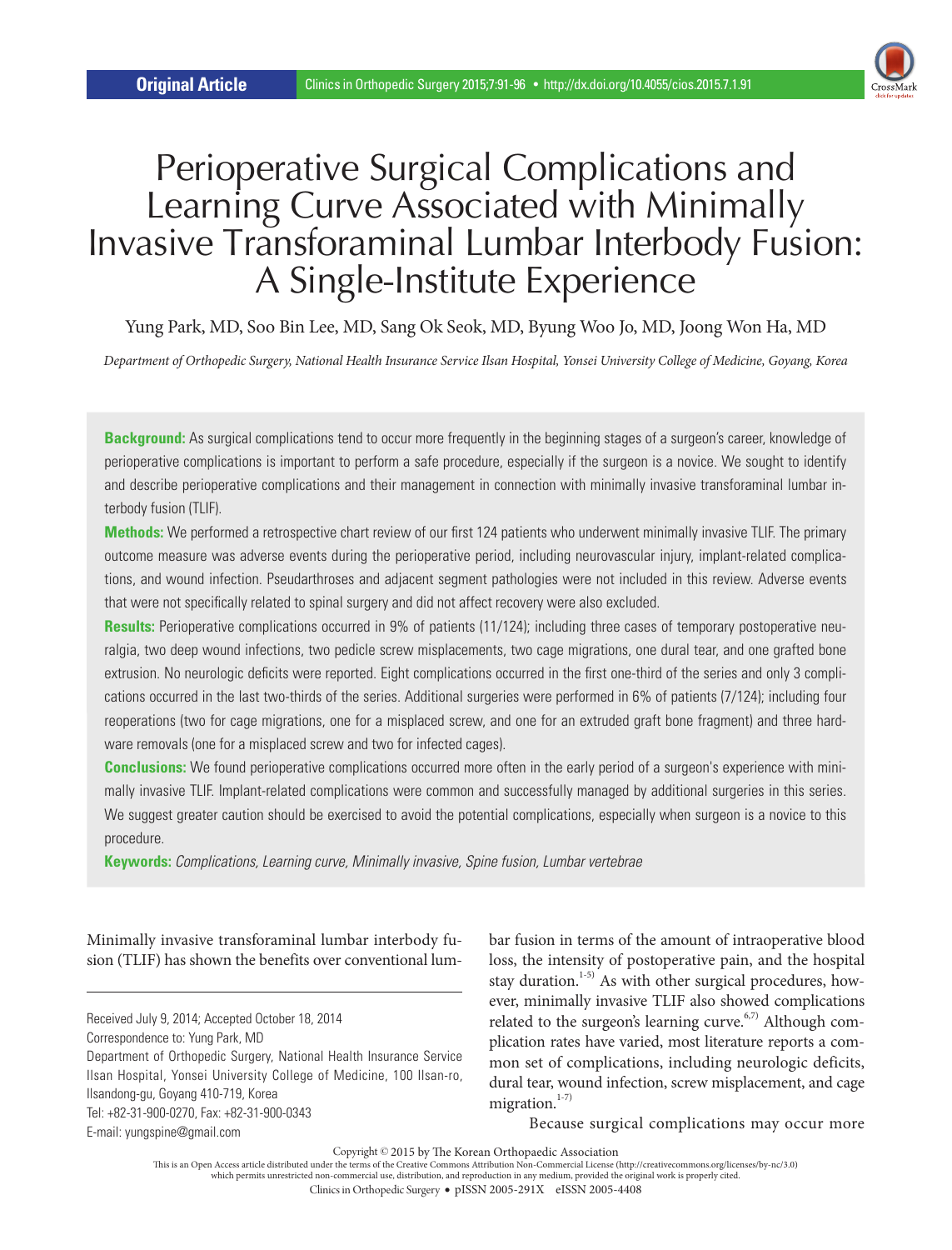often in the early period of surgeon's experience with the procedure, knowledge of perioperative complications is important in order to perform a safe procedure, especially if the surgeon is a novice. We therefore sought to identify and describe perioperative complications and their management associated with minimally invasive TLIF.

#### **METHODS**

We reviewed clinical and radiographic data for the first 124 patients undergoing minimally invasive TLIF. After approval by National Health Insurance Service Ilsan Hospital Institutional Review Board, we queried our institution's database to identify patients who underwent this procedure at least 5 years earlier (from October 2003 to May 2007). Two independent investigators reviewed the data for the patient's demographics, procedures, disposition, and perioperative and postoperative complications. Data on adverse events during the perioperative period (day of surgery to 12 weeks postoperatively) were included in this study.

We performed all of our surgical procedures for minimally invasive TLIF as follows. Under fluoroscopic guidance, a 22-mm diameter METRx tubular retractor (Medtronic, Memphis, TN, USA) was introduced through a 2.5-cm incision for both neural decompression and to access the interbody space in all patients. The approach was carried out on the side with the worst preoperative radiculopathy. Sextant screws and rods (Medtronic) were placed percutaneously on the contralateral side to distract the interbody space and maintain the distracted position. Once the optimal interbody distraction has been achieved, endplate preparation was performed through the tubular retractor using curettes and endplate scrapers. After all of the cartilaginous endplate was removed, the autogenous bone obtained from the resected lamina and facet was mixed with demineralized bone matrix (Osteofil RT DBM paste, Regeneration Technologies Inc., Alachua, FL, USA) and placed anteriorly and contralateral to the annulotomy within the interbody space in all cases. A polyetheretherketone (Capstone, Medtronic) was then inserted into the disc space. Ipsilateral percutaneous pedicle screws and rods were then placed through the same incision. No additional contralateral facet fusion was performed.

Reported complications included dural tears, screw misplacement, cage migration, postoperative transient neuralgia, neurologic deficits, deep wound infections, and instrumentation failures. Pseudarthroses and adjacent segment disease were not included in this review. Adverse events that were not specifically related to the spinal surgery and did not affect recovery (for example, urinary tract infections, ileus, and anemia) were also excluded. Postoperative transient neuralgia was identified as a pain that patients experienced postoperatively in a short period of time not lasting more than 3 months. The pain radiated down to the patient's leg regardless of its cause. Postoperative motor deficits were identified using a manual muscle strength test, with a deficit defined as a score  $\leq 4$  on a scale of 0 to 5. Deep wound infection was defined as a deep infection requiring a second surgical procedure, such as debridement and implant removal. Repeat surgical procedures during the perioperative period were documented as revisions, removals, supplemental fixations, or reoperations, depending on the clinical circumstances.

#### **RESULTS**

The mean age of patients at the time of surgery was 59.3 years (range, 23 to 82 years). There were 45 male (36%) and 79 female (64%) patients. The mean body mass index was  $25.0 \pm 3.5$  kg/m<sup>2</sup> (range, 18.2 to 42.7 kg/m<sup>2</sup>). Thirty patients (24%) were current smokers at the time of surgery. There were 26 diabetic patients (21%) and 29 (Tscore < –2.5) patients (23%) with osteoporosis. Sixty-seven patients (54%) reported at least one coexisting medical disease (range, 1 to 5 conditions). Eight patients had previously undergone back surgery (5 microdiscectomy and 3 laminectomy) prior to the current surgery.

One hundred forty-one intervertebral segments were treated with minimally invasive TLIF. The most commonly treated segment was L4–5 (61%), followed by L5– S1 (21%), L5–6 (10%), and L3–4 (8%). One hundred eight patients (87%) were treated with a single-level fusion surgery. There were 15 cases (12%) of double-level arthrodesis, and one case that required a 3-level fusion surgery. Preoperative diagnosis of each treated segment included 75 segments (53%) with spondylolisthesis (40 segments with degenerative spondylolisthesis, 35 segments with spondylolytic spondylolisthesis), 44 segments (31%) with foraminal stenosis and/or foraminal disc herniation, 11 segments (8%) with degenerative segmental instability, five segments with recurrent disc herniation, three segments with postlaminectomy instability, and three segments with degenerative disc disease.

The mean operative time was  $176.3 \pm 38.7$  minutes (range, 80 to 305 minutes) for a single-level surgery and  $235.0 \pm 27.9$  minutes (range, 180 to 270 minutes) for a multi-level surgery. The average single-level intraoperative blood loss was 238.4 ± 183.0 mL (range, 50 to 800 mL) and 329.4 ± 256.4 mL (range, 50 to 900 mL) for multi-level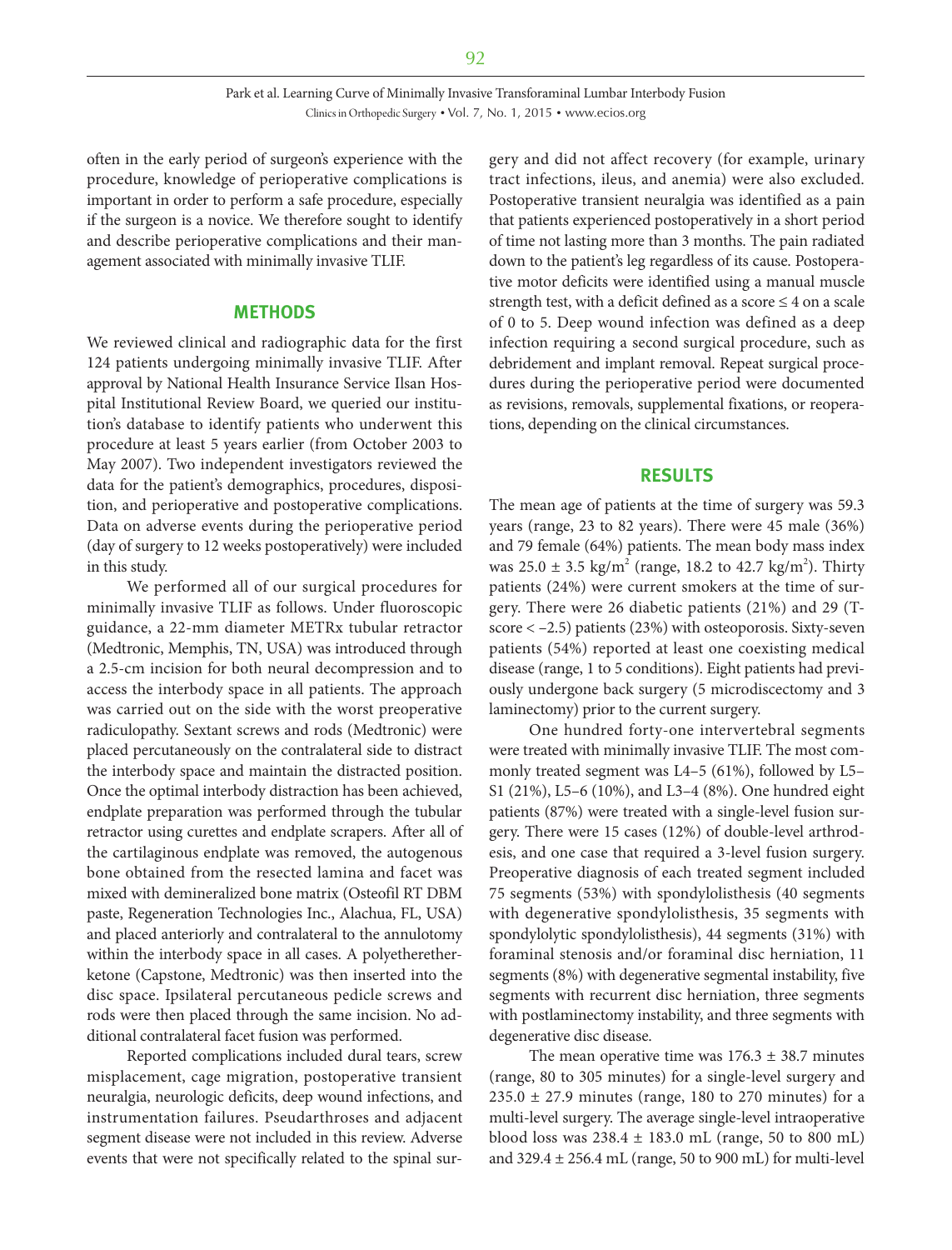surgery. Blood transfusion was identified in 16% of singlelevel surgery patients (17/108) and 38% of the multi-level surgery patients (6/16). The mean hospital stay was 7.5  $\pm$ 5.4 days (range, 1 to 37 days) in single-level surgery and  $10.3 \pm 10.8$  days (range, 2 to 45 days) in multi-level surgery.

Perioperative complications occurred in 9% of patients (11/124); including 3 cases of temporary postoperative neuralgia, two deep wound infections, two pedicle screw misplacements, two cage migrations, one dural tear, and one grafted bone extrusion. No neurologic deficits were reported. Furthermore, most of perioperative complications occurred during the earlier portion of the series rather than the latter portion (eight vs. three events). Eight complications occurred in the first one-third of the series (patients #5, #11, #13, #18, #27, #36, #39, and #45) and only 3 complications occurred in the last two-thirds of the series (patients #70, #117, and #121) (Fig. 1).

Additional surgeries were performed in 6% of patients (7/124) in the perioperative period. Four reoperations (two for cage migrations, one for a misplaced screw, and one for an extruded graft bone fragments) and three hardware removals (one for a misplaced screw and two for infected cages) were performed in the perioperative period.

#### **Case Descriptions**

Two symptomatic pedicle screw misplacements (patients #5 and #45) were noted postoperatively at the caudal pedicle wall of L4 and the medial wall of L4, respectively. In patient #5, a 66-year-old woman with spondylolytic spondylolisthesis at L4, the caudally misplaced screw was removed without a replacement screw, leaving a unilateral fixation. Her radicular leg pain from the misplaced screw resolved immediately after the second surgery and she had a solid fusion two years postoperatively. In patient



Perioperative complications

**Fig. 1.** Eight complications occurred in the first one-third of the series (patients #5, #11, #13, #18, #27, #36, #39, and #45) and only 3 complications occurred in the last two-thirds of the series (patients #70, #117, and #121).



**Fig. 2.** A medially misplaced screw in the right side L4 pedicle demonstrated symptomatic L4 radiculopathy (arrow) in the postoperative radiography (A) and axial view of computed tomography scan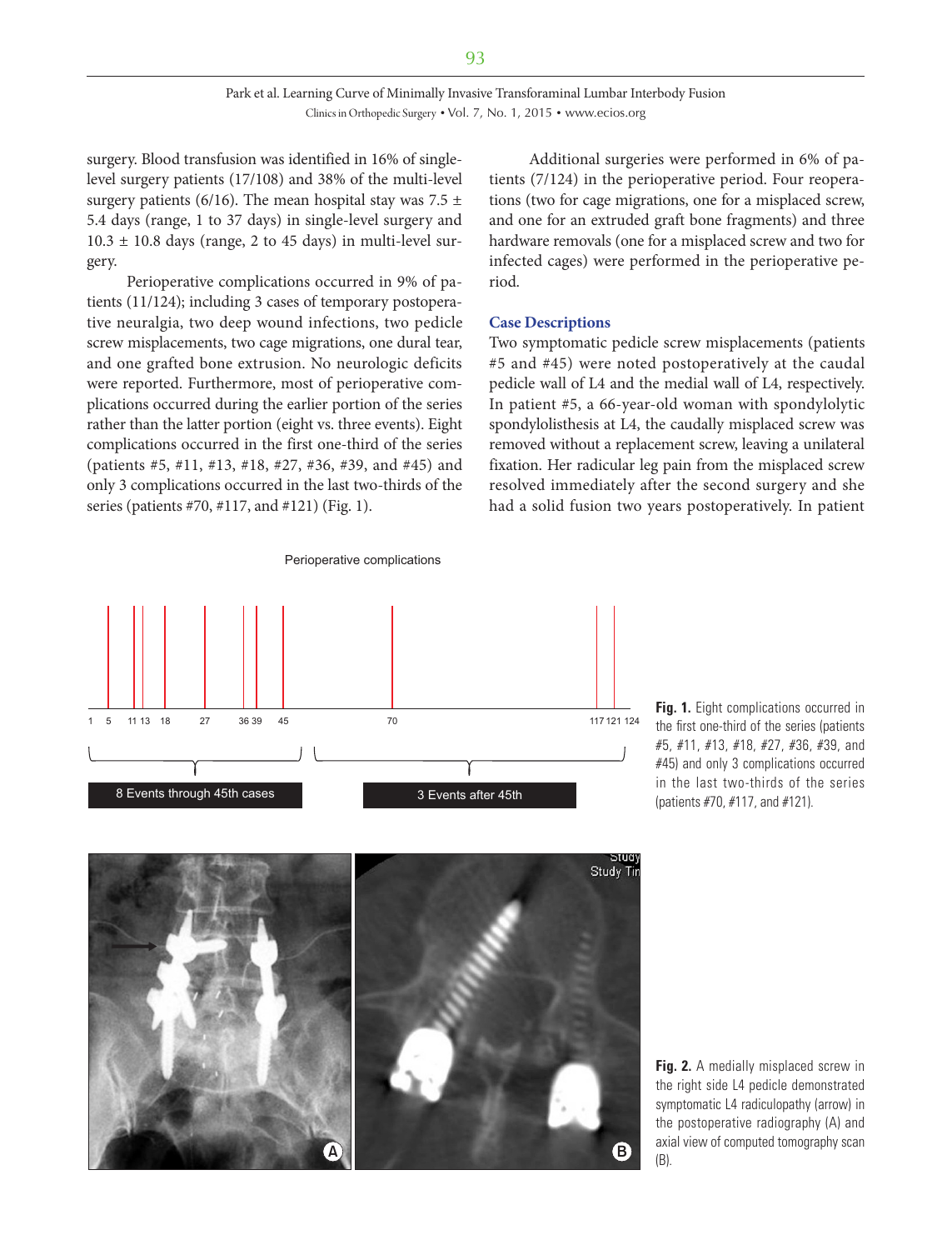#### Park et al. Learning Curve of Minimally Invasive Transforaminal Lumbar Interbody Fusion Clinics in Orthopedic Surgery • Vol. 7, No. 1, 2015 • www.ecios.org

#45, a 56-year-old woman with double-level spondylolytic spondylolisthesis in L4 and L5, the misplaced screw was removed and replaced in the correct position. Immediate following the surgery, her symptoms from the misplaced screw disappeared; despite this, a pseudarthrosis was identified at her two- and five-year follow-up visits (Fig. 2).

Patient #27, an 82-year-old man with foraminal stenosis at L5–S1, and patient #36, a 63-year-old woman with degenerative spondylolisthesis at L5, both experienced postoperative radicular leg pain due to cage migration (Fig. 3). Immediate symptom relief was achieved after repeated surgical intervention to replace the migrated posterior cage in the correct position. Patient #11, a 68-yearold woman with postlaminectomy instability at L4–5, underwent a second operation to remove bony fragments extruding from previously grafted bone material in the intervertebral space that was irritating the traversing nerve root and presented as postoperative lumbar radiculopathy. After successful removal of the extruding bony fragments, her symptoms resolved completely (Fig. 4).

Patient #117, a 57-year-old man with recurrent disc herniation at L4–5, experienced a small sized dural tear during the decompression procedure. The torn dura was repaired through the enlarged surgical corridor with an expandable retractor after extension of the skin incision from the original surgical wound. Subsequently, there was no evidence of cerebrospinal fluid (CSF) leak or pseudomeningocele during the follow-up period.

Patients #13 and #70 had courses complicated by deep wound infections. Patient #13, a 61-year-old man who underwent two-level surgery for degenerative disc disease at L4–5 and segmental instability at L5–6, expe-



**Fig. 3.** Postoperative sagittal view (A) and axial view of computed tomography scan (B) show posteriorly migrated cage impinging the right side L5 nerve root (arrows) and causing postoperative radicular leg pain.



**Fig. 4.** Bony fragments were extruded (arrows) from the previously grafted bone material in the interbody space (A) and were irritating the traversing nerve root causing postoperative lumbar radiculopathy (B). **<sup>A</sup> <sup>B</sup>**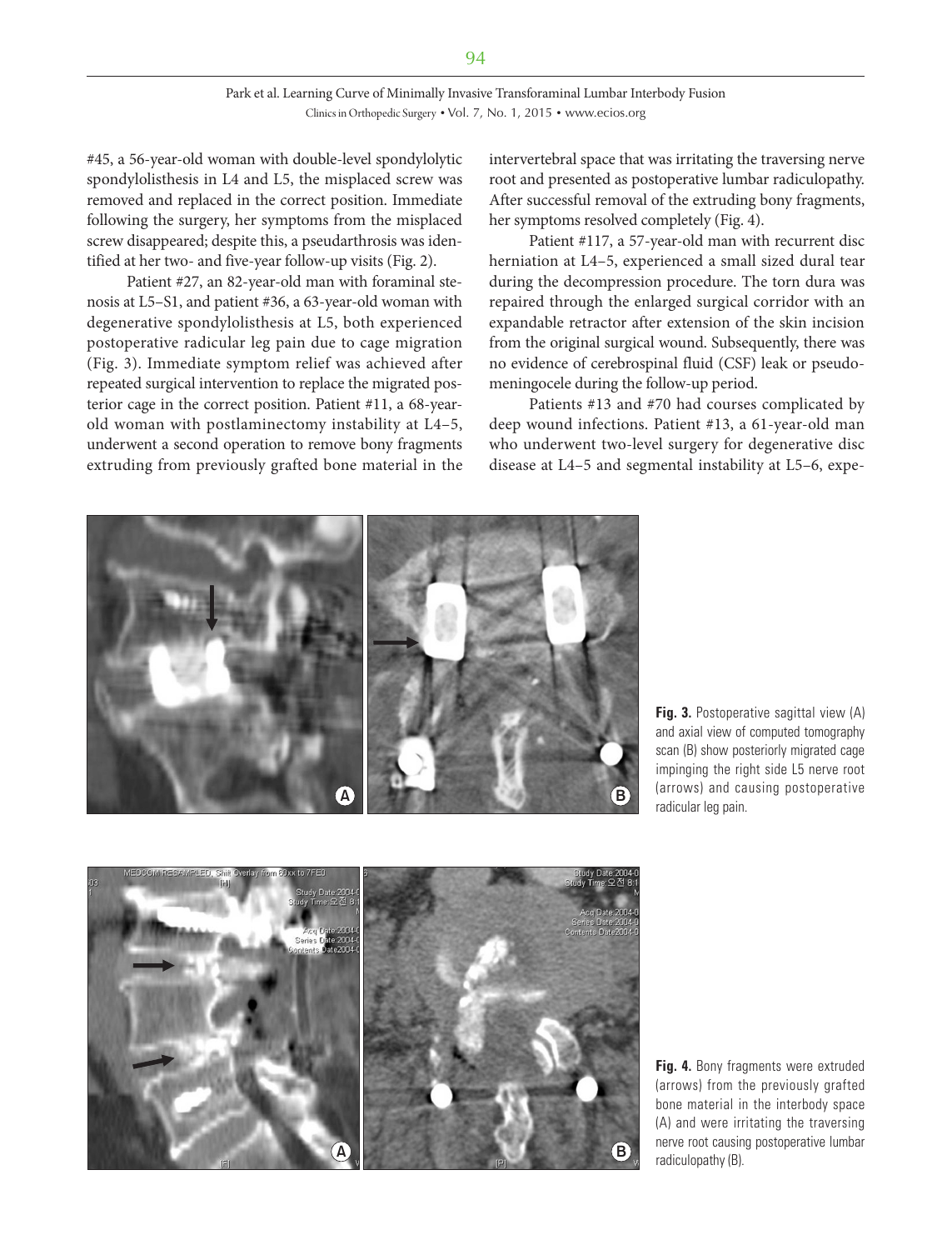rienced worsening back pain and generalized fever with concurrent elevation of his C-reactive protein level during the two months following his initial surgery. The magnetic resonance imaging (MRI) obtained at two months postoperatively showed an enhancing area around the intervertebral space with a cage subsidence, indicating a deep wound infection at the level of L4–5 without significant involvement of the previous posterior surgical wound. The anterior retroperitoneal approach was utilized to remove the infected cage and for surgical debridement two months after the initial surgery. At the same time, an anterior interbody fusion was performed using a tricortical strut graft harvested from the left iliac crest. After the second surgery, parenteral antibiotics were continued until the elevated C-reactive protein level was normalized. Eventually, the infection was controlled and a solid fusion was documented at his two-year follow-up.

Patient #70, a 58-year-old man with recurrent disc herniation at L4–5, suffered from increasing back pain and a sustained fever postoperatively as well as elevated C-reactive protein levels. His postoperative MRI showed peripherally rim-enhancing abscess formation at the approach side of the initial surgery. The patient then underwent concurrent interbody fusion using tricortical strut grafts harvested from the posterior iliac crest and infected cage removal with surgical debridement through an extension of the previous posterior wound with an expandable retractor. After the second surgery, parenteral antibiotics were maintained until the elevated C-reactive protein level was normalized. Fortunately, his infection was ultimately controlled and the grafted bone at the infected intervertebral segment healed successfully.

#### **DISCUSSION**

Minimally invasive TLIF is an innovative technique that has recently developed with a growing interest in the field of less invasive surgical fusion techniques. $\delta$ <sup>8</sup> Mastering the minimally invasive procedures can be quite different from learning the traditional procedures. In our study, the overall occurrence rate of perioperative complications was 9% and 72% of the complications occurred in the first 1/3 of the series. Our result suggests that the minimally invasive TLIF procedure is challenging, especially when one is beginning to learn it.

The lack of clear anatomic landmarks appears to be a significant limitation in the minimally invasive approach to the spine. Even if the procedure performed under proper fluoroscopic guidance, the misplacement of pedicle screws is possible; the rate of malpositioned screws ranges between  $0.35\%$  and  $13\%$ .<sup>9)</sup> Computed tomography scans could be useful tools for identifying abnormal pedicle screw placement. We experienced two cases (1.6%) that required an additional surgery to reposition a malpositioned screw. We offer five surgical tips to avoid pedicle screw misplacement: (1) depending on the patient's size, it may be necessary to modify the skin incision site by obtaining the proper distance lateral from the midline, measured from the preoperative axial images of an MRI; (2) obtain a true anteroposterior fluoroscopic view of the target vertebrae to get a clear radiographic image; (3) have sufficient time to get an appropriate medial to lateral trajectory of the guide needle until its tip appears at the lateral cortical margin of pedicle in the anteroposterior fluoroscopic view; (4) spend a time necessary to obtain a tactile feeling with the needle tip and try to palpate the bony junction between lateral facet wall and transverse process to select an optimal entry point; and (5) avoid driving screws too much deeper than necessary to prevent the screw tulip from resting on the facet joint.

Cage migration is also known to be a serious complication. The migration can be classified as posterior, anterior, or sagittal. Posteriorly migrated cages could compress the nerve root or dura and might intensify neurological symptoms. All of our cases of migration were posterior and needed an additional surgery to resolve the symptoms. The number, shape, size and implantation site of the cages could influence cage migration. Aoki et al.<sup>10)</sup> reported that the use of bullet-shaped cages, higher posterior disc height, the presence of scoliotic curvature, and undersized fusion cages were possible risk factors for cage migration.

Potential occult injury to exiting nerve root or dura could be considered as a downside of minimally invasive TLIF but it is unclear. In our cases, there was no occult nerve root injury. However, we demonstrated three cases resulting in transient postoperative neuralgia and one case of a dural tear. We do not know the exact cause of the postoperative neuralgia, but could presume that it might be related to the surgical procedure or is a symptom related to the healing process of damaged neural tissue after decompression. To clarify this issue, further investigations should be undertaken. A dural tear with CSF leakage can prevent healing, leading to wound breakdown, infection, and other clinical sequelae. In our series, there was one case of a dural tear and the tear was successfully repaired without any neurologic sequelae. Repairing a dural tear within the limited operating field may be quite challenging, and could require an additional extension of the skin incision. The present study has a number of limitations.